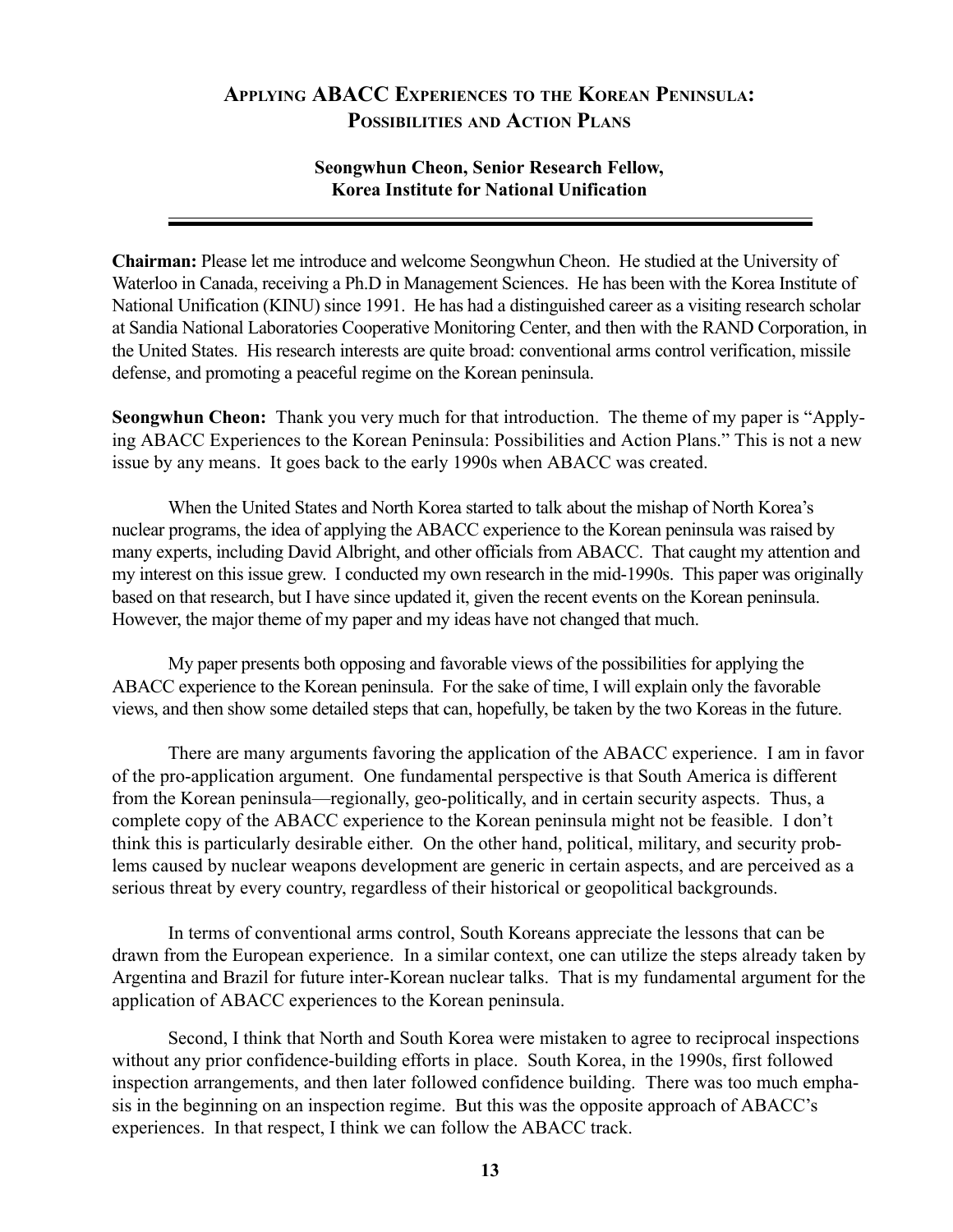Third, during the early 1990s, when North and South Korea met to discuss a mutual nuclear inspection regime, some progress was made on agreements with respect to nuclear materials and how to inspect nuclear facilities. But at that time, we struggled with how to deal with the harder demands. North Korea asked to inspect U.S. military bases in the Korean peninsula, and South Korea wanted to inspect key military facilities in North Korea. This was a contentious issue between the two sides. In the future, if we ask for unreasonable demands again, then we risk failure. If we start from the basics and draw reasonable demands, then there is a strong chance that we can reach some modest inspection arrangements. This is a step-by-step approach. That is a lesson from ABACC's experiences.

Fourth, from a regional security and political environment point of view, the Korean peninsula is not as favorable an environment as Latin America was in the early 1990s. Argentina and Brazil had the Tlatelolco Treaty, which created a nuclear-weapons-free zone (NWFZ) in Latin America. But in Northeast Asia, we do not have such a region-wide effort to delegitamize nuclear weapons. South and North Korea signed the Joint Denuclearization Declaration in 1991, but that has not been implemented. In that respect, I think that the circumstances around the Korean peninsula are not as auspicious as was the case in South America.

Yet, we cannot underestimate the importance of the Joint Declaration, which was the first effort to make this region exempt from nuclear threat. I think it was the first international, interstate effort, and no other country—including China, Japan, Russia, or even the United States—has made any such proposals. Despite its non-implementation, we made the proposal and signed the document. From the South Korean perspective the declaration is still valued. South Korea would like to implement the declaration as soon as possible.

In the long run, if the Joint Denuclearization Declaration is implemented, I think it can be a prototype where North and South Korea can play a balance-of-power game in the region. In the meantime, we should participate in multilateral institutions and diplomacy, in which we could arbitrate conflicts among the countries in Northeast Asia. We would like to see the Joint Declaration and the two Koreaís efforts to denuclearize the Korean peninsula act as a stepping stone to better balance the region.

Fifth, in the case of ABACC, Brazil and Argentina were not members of the NPT, and so they rejected the legitimacy of international inspections even before they signed a bilateral agreement. On the other hand, both North and South Korea are already members of the NPT. Granted, North Korea has declared it has a special status with the NPT, but it has signed the treaty and its withdrawal has been stopped. At least, North Korea has accepted IAEA inspections. South Korea has even accepted full-scope safeguards. Therefore, from this perspective, the Korean peninsula is in much better shape than Latin America was.

The sixth argument for the application of the ABACC experience to the two Koreas is that it reduces suspicion about each other's nuclear activities. Even though the IAEA does an excellent job reducing suspicions and increasing transparency, it is more desirable for the two Koreas to directly get access to each other's nuclear facilities and data and then establish confidence. I think that bilateral and quadripartite regimes, similar to those that were developed by Argentina and Brazil, can facilitate North and South Korean access to each other's facilities. In the future, we would like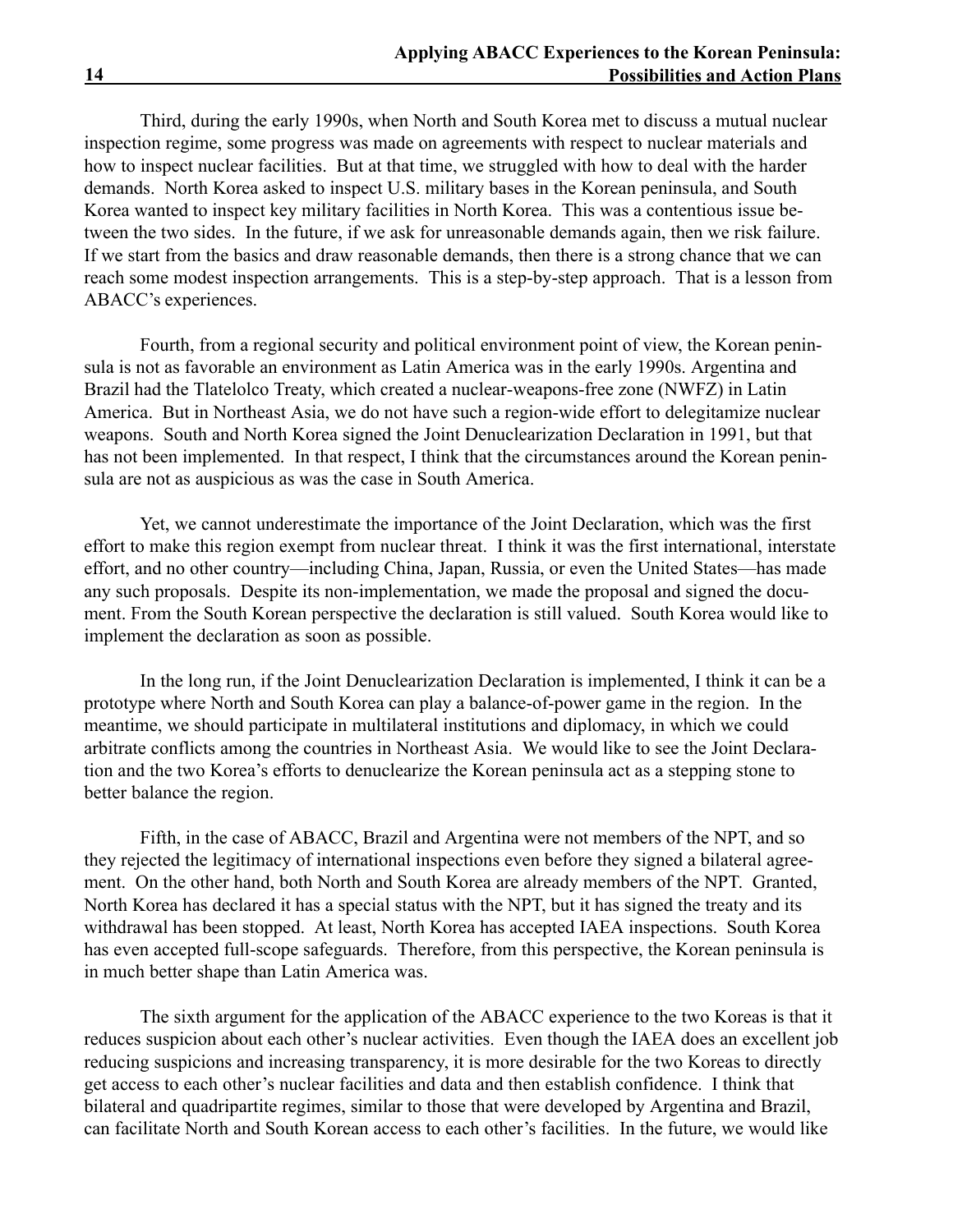to formulate a regime in which North and South Korea can have much more confidence in each other's nuclear programs, and with their own access to each other's nuclear facilities and equipment.

In practical and economic terms, if inter-Korean cooperation increases, I think this poses an advantage to unify the two Koreas' technical systems in the science and technology fields, including the nuclear area. Combining the two separate systems in many ways will improve efficiency in the industries and, of course, solidify the relations between the scientists in each area. Our ultimate goal is unification, and I think we can pursue our unification process by uniting each area if feasible.

We begin this unity process in piecemeal, but as more is achieved, we can achieve the entire unification of the Koreas. In terms of unification, I believe that if we apply the ABACC experience, then the nuclear area can be a forerunner of this unification process.

In short, applying the ABACC experiences to the Korean peninsula is feasible, desirable, and worth trying. Based on this premise, let me elaborate on some of the action plans. I propose four step-bystep stages, beginning first with confidence-building measures (CBMs). The second stage would involve reciprocal inspections between North and South Korea. The third stage is a period that I call the "Inter-Korean Regional Cooperation Agreement" stage, which I see as being very similar to ABACC's bilateral stage. Finally, we move to the four-party inspections agreement by involving the IAEA.

The CBM stage is first—coming before mutual inspections—because it is politically very difficult, at the moment, to resume the Joint Nuclear Control Commission (JNCC) and negotiate the mutual inspections regime. Implementing some modest CBMs is necessary in order to reinitiate this process. I propose some "soft" CBMs, which can be easily agreed to and implemented. I also propose some "hard" CBMs, which will take some time and effort.

Under the assumption that there will be cooperative movement between the two Koreas, I propose that North and South Korea subsequently talk about inspections regimes. South-North mutual inspections have many important merits. From the inter-Korean relations perspective, it is important for Seoul and Pyongyang to maintain an independent nature for reciprocal inspections, thereby establishing the principle that problems on the Korean peninsula should and can be resolved by the Koreans themselves, instead of by relying on others. This is a matter of principle for both peoples on the Korean peninsula. Regardless of the effectiveness or implications of the inspections regime, I think this inter-Korean inspection regime is worth trying.

Let me address the trilateral relationship between South Korea, North Korea, and the United States. In the 1990s, the United States was interested in instituting a strong bilateral inspections regime on the Korean peninsula in order to complement IAEA inspections. U.S. interest in these negotiations leads me to a hypothetical scenario: if inter-Korean relations had moved ahead in the nuclear field, and South Korea decided not to have an inter-Korean inspections regime, I think the United States would have opposed it. I think the United States would push North and South Korea to implement their inspection commitments under the nuclear declaration, a few components of which would include very rigid and strong nuclear inspections.

We would like inter-Korean inspections to complement IAEA inspections in some technical, economic, and other perspectives. From an economic point of view, establishing bilateral nuclear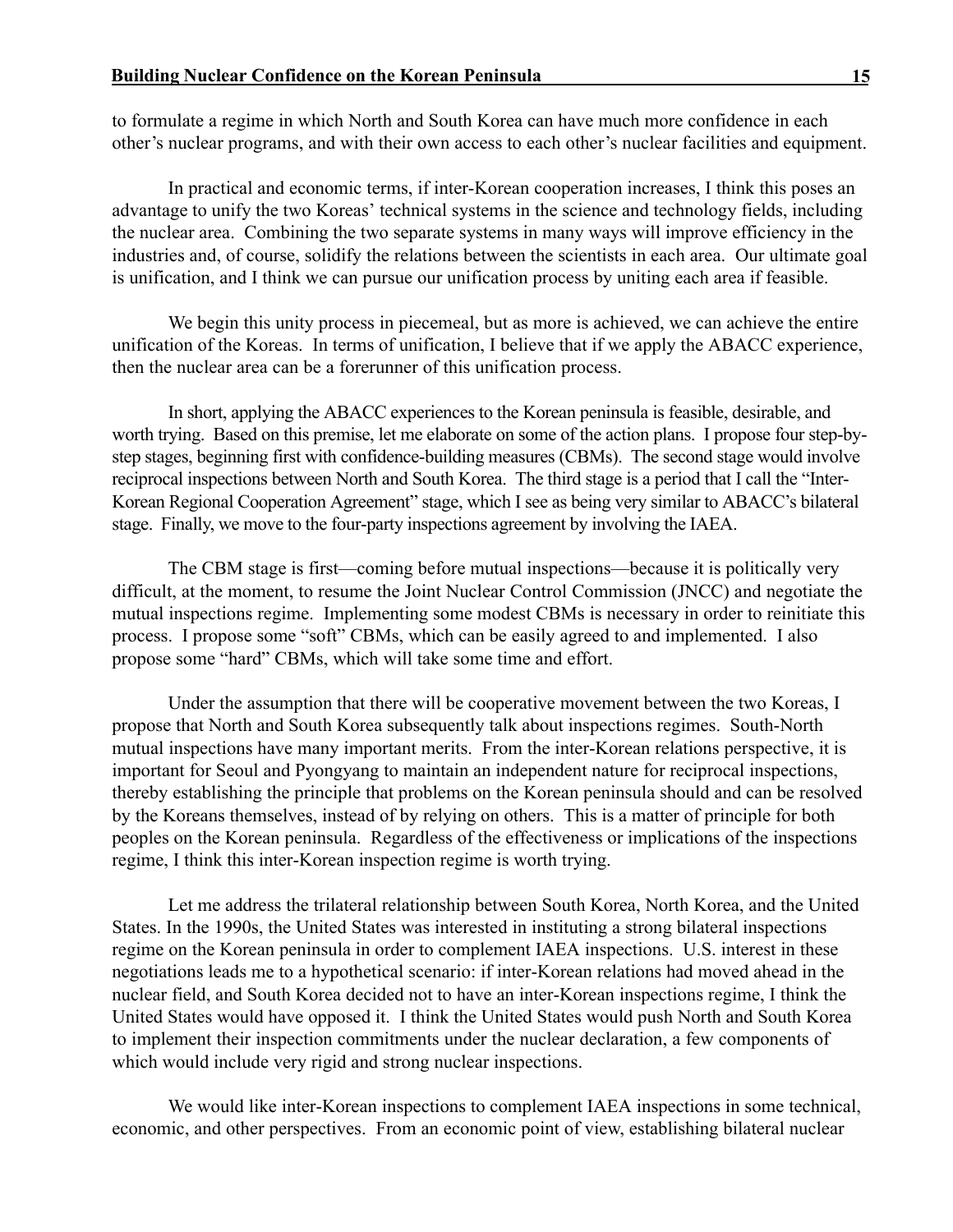cooperation and increasing exchanges and cooperation between the two nuclear industries won't be possible without a solid and broad understanding of each other's nuclear programs. Thus, before the benefits of economic cooperation in the nuclear field are realized, there needs to be a transparent exchange of programs and mutual understanding of each other's nuclear entities. This won't be possible without bilateral nuclear inspections.

After the negotiations have concluded, and the two Koreas have implemented some modest nuclear inspections, we should deliberately skip the former, previous demands of inspecting military facilities. We should not mix nuclear inspections with military inspections by targeting conventional military sites. We should use our wisdom to make the program easier to resolve, not more difficult.

The third stage is more or less a copy of the ABACC experience for the Korean peninsula. We would establish a similar organization like ABACC, called the Korean Peninsula Agency for Nuclear Accounting and Control, hereafter termed the "KANAC."

This Korean version of ABACC is my own idea. There are two things that make it different from ABACC. First, the Korean version has the right to initiate its own special inspections. That is important because KANAC would have more independence from the two governments, which would increase the organization's credibility and reduce international suspicions of the two Korea's nuclear programs.

I also propose the establishment of a division in charge of nuclear materials, which North and South Korea would create, called the Nuclear Material Supply Division (NMSD). The NMSD would take control of all nuclear materials and equipment imported, exported, or produced by the two Koreas and would distribute them to nuclear operators in each side. This would establish a single unified system of accounting, control, and supply of nuclear materials and equipment in Korea.

Before moving to the final stage, international suspicions over the past nuclear activities of North Korea will have to be resolved. I think we can devise a compromise based on what North Korea and the IAEA have said previously, and also what the U.S. and South Korean governments had intended to do in the early 1990s. One format could be that the IAEA and South Korea inspect the two undeclared sites, which were announced to be a nuclear military site by North Korea. In return, North Korea could inspect two U.S. bases in South Korea. This is one format and it is based on the arguments made by the concerned parties in the early 1990s. I am unsure if the concerned parties still stick to the arguments they made before. When the issue is discussed anew, there may be different positions on this issue. If that occurs, then we can formulate other compromises.

The last stage is also a copy of the ABACC experience. We would invite the IAEA to create a quadripartite inspections regime. The other parties would be North Korea, South Korea, and KANAC.

The establishment of a regional inspection system on the Korean peninsula must incorporate the international inspection mechanism into the KANAC system. The four-party inspection system among the two Koreas, the KANAC, and the IAEA would ensure that inter-Korean nuclear cooperation and the KANAC inspection regime contribute to peace and security in Northeast Asia.

In conclusion, this multiparty inspection system can be instituted in Korea if the following three conditions are met: first, international suspicions about North Korea's past should be resolved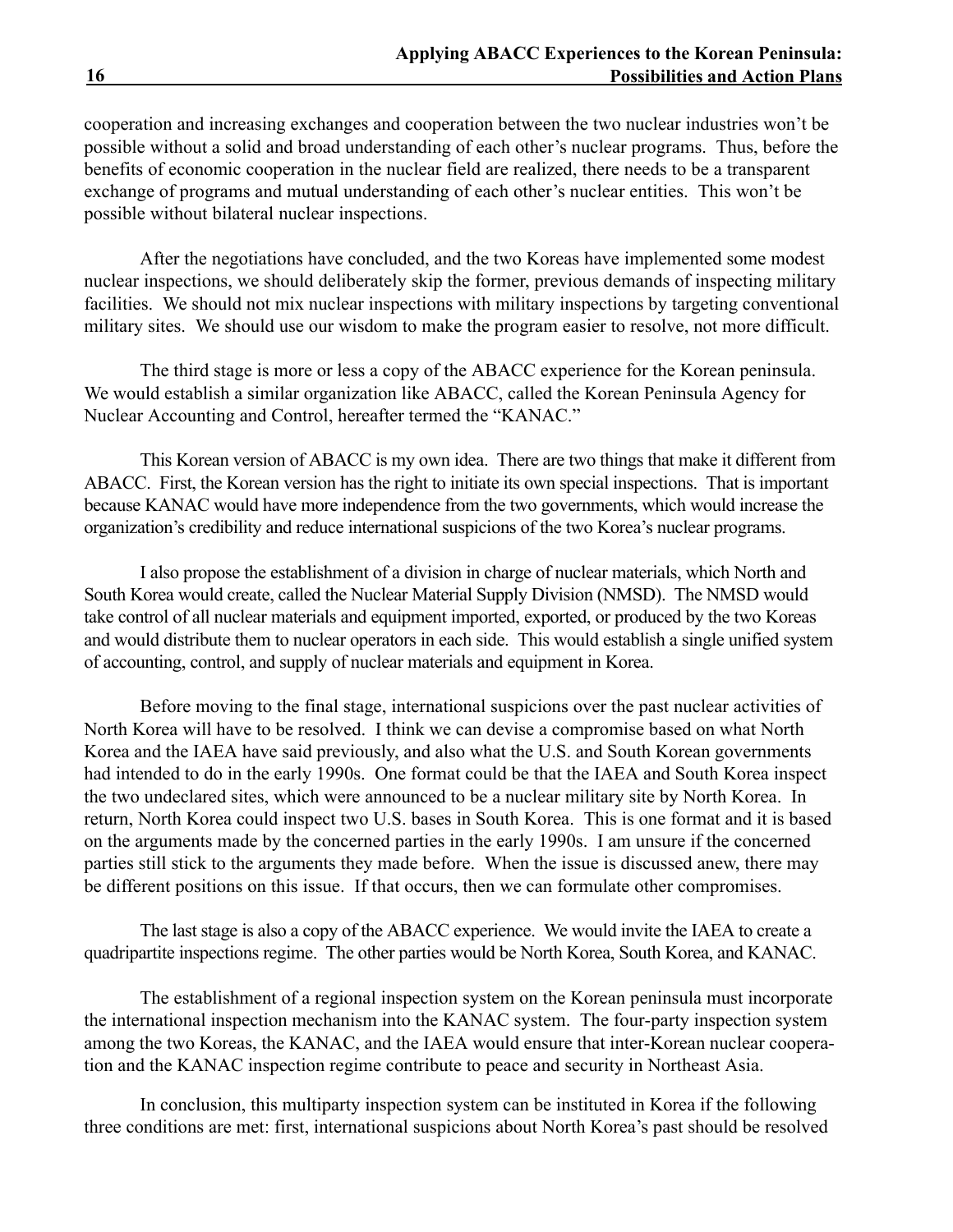to the satisfaction of the international society; second, this bilateral inspections regime between North and South Korea should obtain credibility from the international community for its technical effectiveness and political integrity; and third, the command for a bilateral inspections regime or for a quadripartite inspections regime should make it very clear that it is an organization supplementing—not replacing—the IAEA inspections regime. If these conditions are met, I think international suspicions about North Korea and suspicions of the South Korean nuclear program will lessen.

Both bilateral and multilateral inspection regimes can be a basis for developing inter-Korean nuclear confidence building, and also directly contribute to inter-Korean unification, regional peace and prosperity.

Thank you.

**Participant:** Regarding the inspections, you mentioned several sites. We have to look very carefully about what we mean when we say "undeclared sites." By looking at it, inspecting it, what do we get? What do we confirm? What do we verify? North Korea takes these demands as if we are asking to see its hideouts. If we are really going to look at these sites, then we have to inform North Korea what we are verifying. Fundamentally, we must understand what we get by doing certain things. Is it worthwhile? Can we convince North Korea that what we are doing is worthwhile for them as well? I think these areas must be clarified and stated very clearly so that North Korea understands this.

**Seongwhun Cheon:** Regarding the two undeclared sites, North Korea cannot avoid allowing international inspections on these two sites because these are the primary targets of the IAEA. These have also been mentioned in the Agreed Framework, which already has been delayed for several years. The phrase in the Agreed Framework says that North Korea is supposed to accept all the measures that the IAEA wants at this stage. We interpret that phrase to mean the IAEA has a right to go ahead and see these two sites, including others, which are the two undeclared sites. Both are related to the waste disposal site.

These two undeclared sites are famous. This was an issue in the early 1990s when North Korea and South Korea were negotiating inspection regimes and they could not find a proper format. It is going to be an issue again when the time comes, and I think it is better to devise some kind of compromise.

We cannot demand unilaterally that North Korea accept only IAEA inspections to these two sites. We should provide some "carrots"; South Korea should also do something. We cannot just observe, as an outsider, what is going on with the IAEA, North Korea, and the United States. We should have some role in this process.

Actually, I was very dissatisfied that South Korea had such a minimal role in the Agreed Framework. The proper role of South Korea in this process is resolving North Korean nuclear suspicions. We should do something at this stage. South Korea contributes 70 percent to the KEDO project. Without becoming more involved, the South Korean public will not accept these large financial contributions to the KEDO project. South Korea should be a part of the inspections team. This could be one of the reasonable suggestions we make to the other concerned parties.

**Participant:** Since I am the only political scientist here, I may be the right person to raise these kinds of problems. What Dr. Cheon proposed is very valuable. He clarified the stages that we can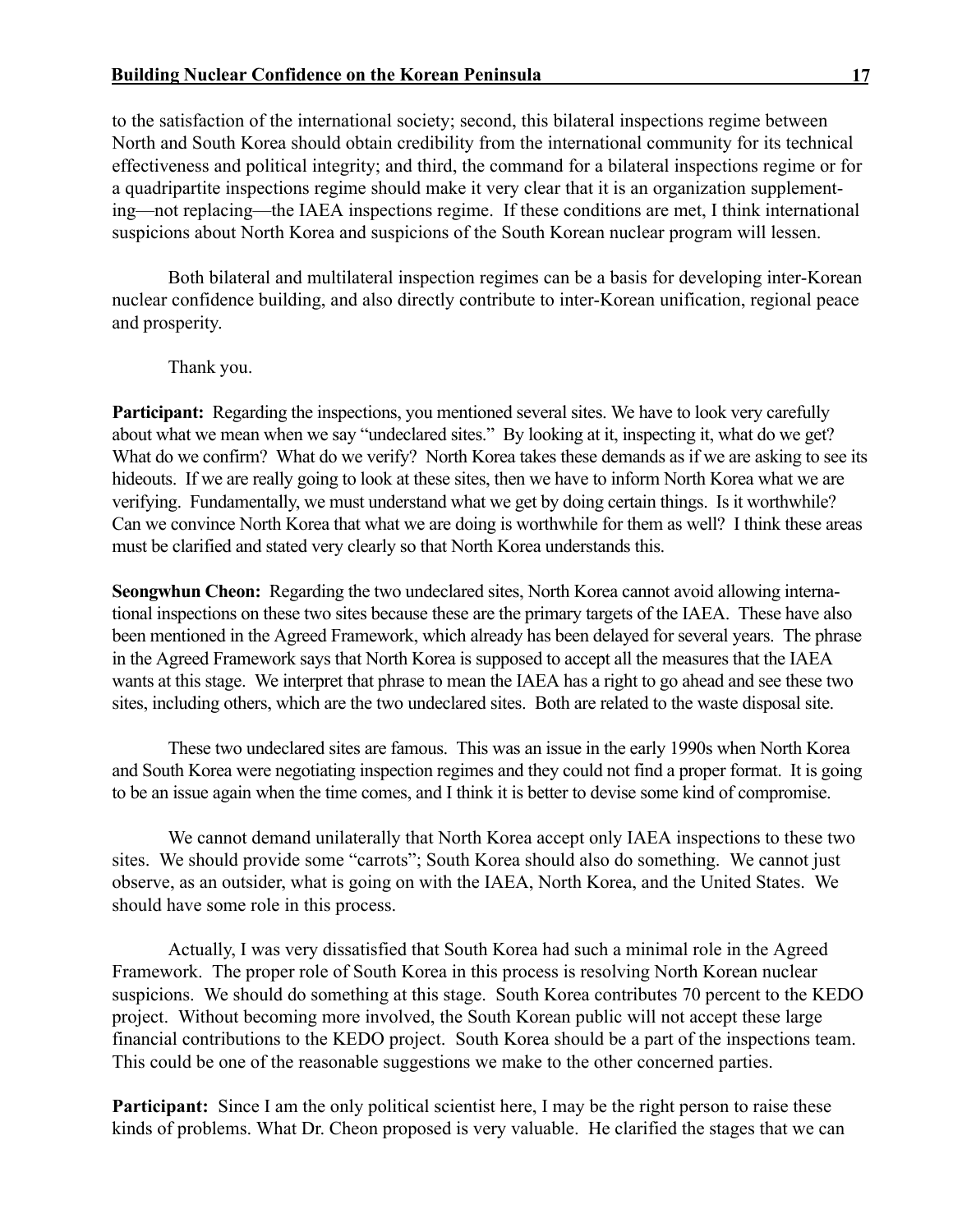take for confidence building. There are a lot of lessons that we have to learn from. My question can be compared to a bride and a bridegroom. Do you think there are any brides or bridegrooms who do not marry because they do not know how to get married, because they don't know the procedure of the wedding ceremony? I think that story can be compared to the kind of situation with North Korea. We know procedures can prepare North Korea for the inspections. We can take lessons from Brazil and Argentina. But if North Korea does not want these lessons, then what shall we do? As a political scientist, I think there are more important questions that have not been answered yet. I know this is a very vague question, but I will elaborate more this afternoon.

Secondly, Dr. Cheon admitted that the geo-political situation on the Korean peninsula is different from that of Brazil and Argentina. But still he is arguing that we should imitate or study the cases of Brazil and Argentina. I would like to raise a couple of questions here. First, do either Brazil or Argentina feel threatened by an outbreak of war or state extinction? It is an entirely different situation there. In the case of Brazil and Argentina, they competed during the 1970s over nuclear areas, but they did not feel the threat of state extinction or the outbreak of war.

Second, Brazil and Argentina have a bigger framework—the Treaty of Tlatelolco—under which they can pursue their own national interests as well as gain security. The situation on the Korean peninsula is entirely different. So, without considering these kind of geo-political elements, what is the wisdom of talking about procedure?

**Participant:** From the Brazilian point of view, we do have very different situations. However, the point is that if you can apply something from ABACC's experiences to the Korean case, then I think that the first decision must be the political one. This regime of inspections was important, but I absolutely agree that the first step should be confidence-building measures.

I also want to make a comment about the paper. I think that ABACC's experience can be applied to the Korean case. If you have a mutual inspections regime, you must have a way to solve problems. Otherwise, you end up with more problems. No serious inspection process exists without difficulties. In this aspect, our experience with military people is a good example, because they think in different ways based on their different missions in society.

The mutual inspection mechanism is needed to solve problems. It is a very different situation for Brazil and Argentina. If Argentina finds something in a Brazilian installation that's not right by his understanding, it is not the inspector who reacts. The inspector makes note of it, but the decision about what to do is made in ABACC headquarters, where both Brazilian and Argentine people participate.

There was a mistake made earlier. We have two organizations. One is ABACC and the other is Mercosul, which started at the same time. Mercosul has no physical, permanent organization, and does not provide a means to resolve disputes. In ABACC, however, we have both the technical and political ways to do so. Thus, I think that the inter-Korean nuclear cooperation stage should be moved to the second stage. I do not think it is a good idea to use South Korea to prove that North Korea was wrong. It would not be a good start.

I think that the U.S. position in the Agreed Framework recognized that North Korea needed energy. That is the first thing that's important in this process. There are other strong motivations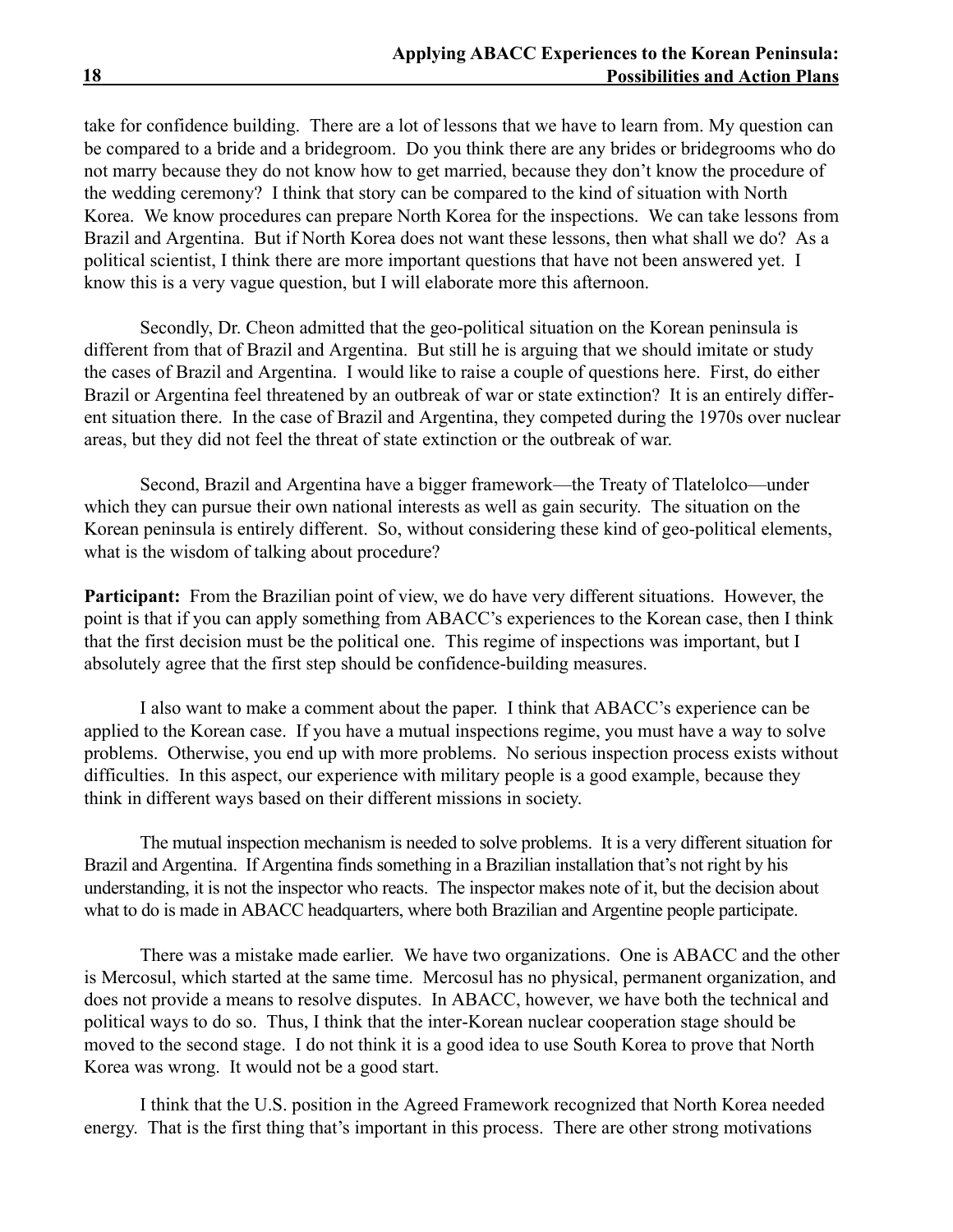that can solve having a political solution for the Korean case. I think that North and South Korea have been divided for more than 50 years. If there were no external interest, then this situation would remain between the Koreans.

**Participant:** I would like to discuss this issue more. Through our work, we have found that there is a dissatisfaction with international approaches in regions of tension. When we did a series of workshops in the Middle East on the lessons of ABACC, the country most interested was Israel. It was actually quite an intense interest at the Ministry of Defense and at the Atomic Energy Commission. They are well aware of the differences in the security environments, but they felt that there were many paths to transparency. They wanted to maximize the tools available to them in dealing with their security environment.

The Israelis felt that the IAEA approach was flat out unacceptable, and so they looked at both options by examining how the process unfolded and what it meant for them. Is it possible to have it unfold in the Middle East? They would certainly like to see democracies in the Arab states before they make a resolution of this problem, but that could be 50 years from now. They also wanted to see how the treaties were negotiated and what language was used. They were very interested in avoiding any potential problems. Studying the actual language of the agreements was very interesting to them. They also were interested in the lack of preparation, because I think Marco Marzo made the point of how quickly they had to organize all of this in Latin America.

The Israelis did not and do not want to be caught unprepared. They don't want to have to create an agency in two months. ABACC had a very short amount of time to get organized, maybe six months?

**Participant**: Yes, but it was being prepared from the time when Brazil and Argentina started discussions.

**Participant:** I would like to make a last point on this. Politically, the Israelis cannot depend on the IAEA. If the Agency says, "Iran is free of nuclear weapons in essence," Israel simply doesn't believe it. So if their people aren't there inspecting, whatever is created will have no credibility. In that case, it is a credibility problem. Whatever is developed, they have to be part of. There are practical reasons.

**Participant:** How do we interest North Korea in a regional system like this?

**Participant:** Certainly that's the big question. We would phrase it as "how to open the door." What we were hoping was that we could have a discussion on incentives. Inspecting military sites, if the North Koreans would accept that, would be very useful. But we would like to see a broader discussion of incentives for the North Koreans to accept a bilateral approach. Incentives, whatever the area, could be very simple or very complex. There is no proper incentive structure for a bilateral approach. There is one for the IAEA approach, but we see it as so long that there will be too many opportunities for disruption along the way. We would like to see a path laid out that could encourage North Korea to participate.

**Seongwhun Cheon:** A North Korean positive response is really important, and I think that all of the things that we are going to talk about today and tomorrow are based on the very premise that North Korea will respond positively. But the reality is we would be very suspicious if North Korea showed a positive response to any of our initiatives. We have to test whether North Korea would respond to our initiatives.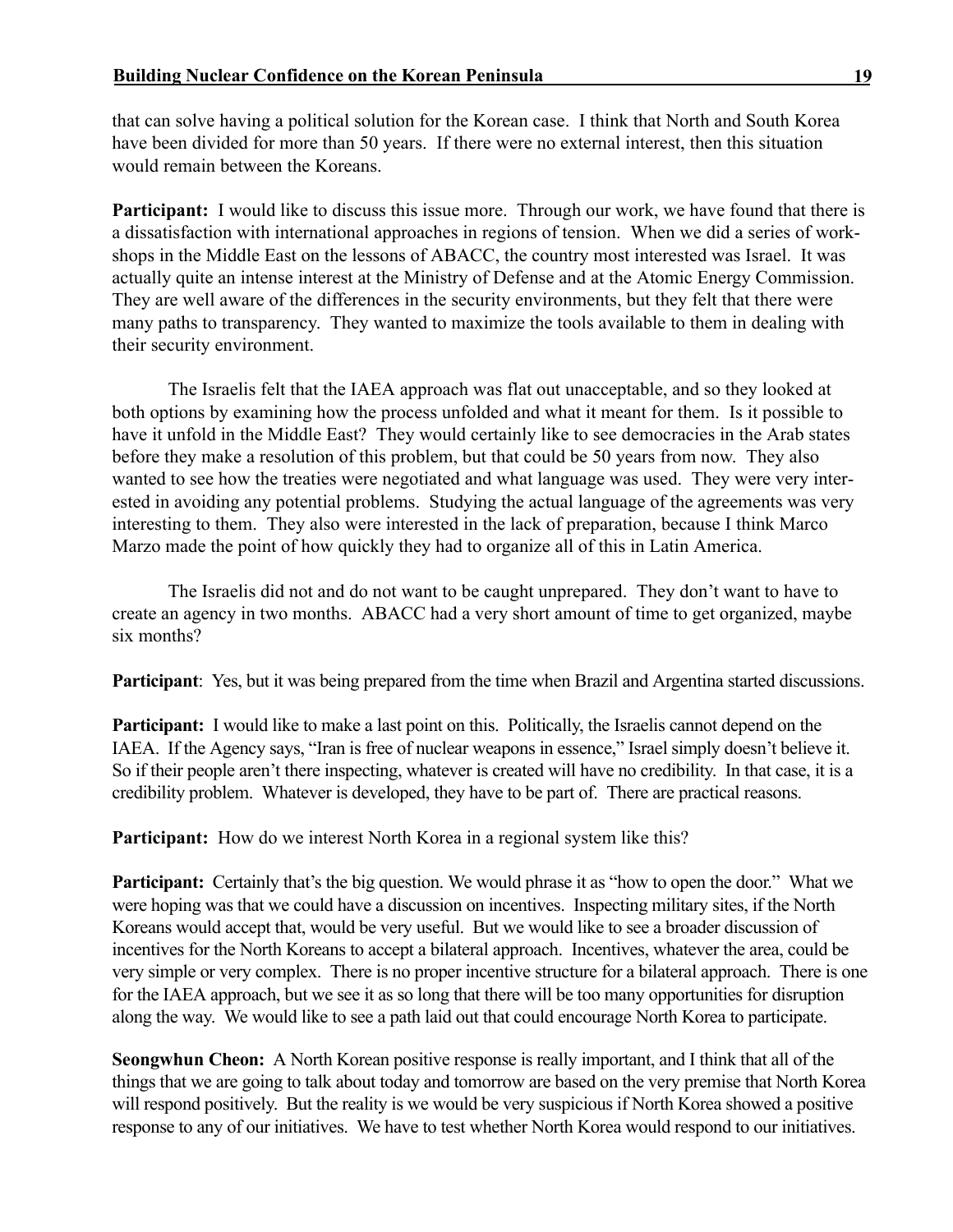I can think of three ways. The first one is to use international gatherings to push North Korea internationally. For example, at the present G-8 summit, they issued a statement praising inter-Korean cooperation and encouraging North Korean Chairman Kim Jong-il to pay a visit to Seoul soon. If the G-8 summit statement had included a sentence encouraging inter-Korean nuclear cooperation, it would have been really nice. I think this is a way to utilize international gatherings and statements to induce North Korea to accept our demands and international criteria.

The second route would be through linkages. North Korea wants economic cooperation and humanitarian aid. In some way we should link our aid to North Korea with matters to reduce their military threats, one of which would be nuclear cooperation. Finally, there is the top down approach, as discussed yesterday with David Albright and others. I think that North Korea is a system entirely commanded by the top man, Kim Jong-il. If we have a way to influence him, then it would be easy to control North Korea. One way would be to directly raise this issue with Kim Jong-il. If the second summit would happen in the coming days, then I think this would be a good opportunity for us to raise this issue with North Korea. From the South Korean side, we could prepare a modest list of confidence-building measures in the nuclear field and present this to Kim Jong-il as part of the entire package.

**Participant**: It is impossible to apply the situation of South America to this situation. It is completely different. I would like to make some observations to your paper.

At one point, you state: "Since the two Koreas are accepting IAEA inspections, in order to apply the ABACC's four party safeguards experiences to the Korean peninsula, the existing fullscope safeguards agreements should be replaced by a new multilateral safeguards arrangement. Substituting two separate safeguards agreements with a combined one and inviting the IAEA's participation is an unprecedented event."

In some ways it seems like you are conditioning a mutual inspection system to a negotiation of the safeguards agreement. I disagree that this needs to be done. I don't see any need to discuss the safeguards agreement before you have a mutual inspection system in operation.

Subsequently in your paper, you state: "the inter-Korean inspection organization becomes a prime inspection authority and the IAEA plays a supplementing role." That is not the case in ABACC. It is not true that the IAEA plays a supplementary role in ABACC's situation.

**Seongwhun Cheon:** The two points you have raised are raised by those who are against the application of ABACC to the Korean peninsula. This is one argument. That is not my argument, that is an argument that I attack.

**Participant:** Yes, I know. I am only noting that that has not been the case, and never has been the case for ABACC. Perhaps, that is the case for EURATOM. I was thinking about the process of confidence-building first, inspections later. As far as I know, there is a commitment already signed to have mutual inspections. Why not try to speed the implementation of those first? In order to start mutual inspections, you need to have first a declaration of facilities and then a declaration of nuclear materials, some preliminary visits, and assistance for dealing with questions that arise from dealing with inspections.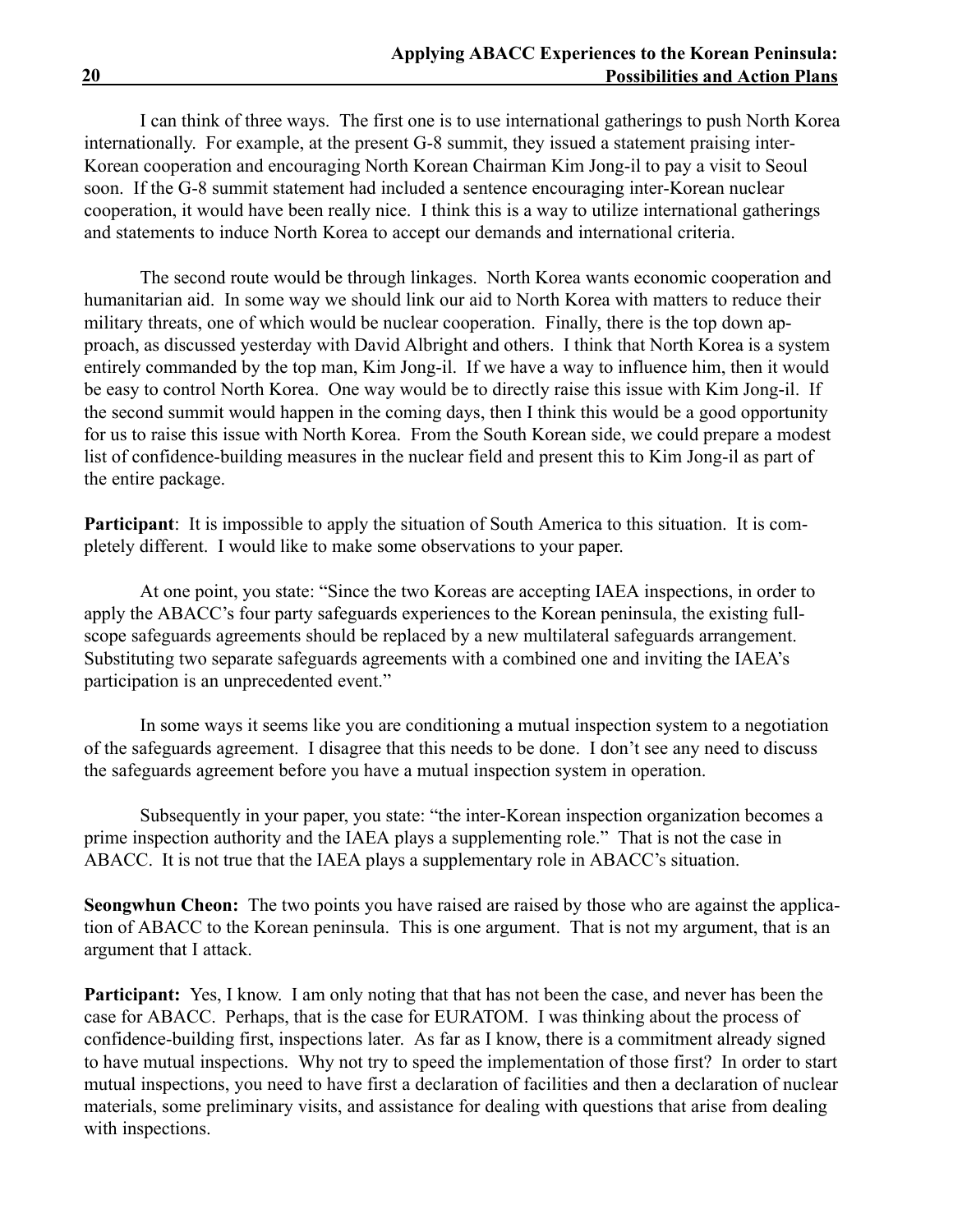There was a very important point, made by a previous participant, that this is a political mechanism for dealing with controversial issues. By discussing all these facts, and exchanging information about facilities, materials, and so on, in order to be prepared to carry out mutual inspections, you are building confidence.

I am not a politician. If you told the other side that in order to be prepared for mutual inspections, the following steps must be taken: inventory declaration, facility declaration, preliminary visits in order to find the safeguards approach that should be applied to this facility, etc. These are the steps that should be taken prior to any inspection. It is a great deal of work to do before mutual inspections can begin, but the process builds confidence. This mechanism of trust will also help deal with future problems.

First, the two Koreas should build confidence, and then have inspections. But both sides must commit together if politically possible. Technically, these two issues are linked. Brazil and Argentina started by exchanging information about facilities and nuclear inventories, and everything was done to be prepared for this system of inspections.

**Seongwhun Cheon:** Let me make one clarification. The second stage, which is the mutual inspection stage, involves restarting negotiations and talking about this exchange of data. This process is started first and then evolves into an agreement on the inspection regime. Afterwards, inspections activities can start. The Korean case does not have an inspection regime yet. We only have the Joint Declaration itself, and the declaration says the two sides should inspect the object chosen by one side, but agreed by both sides. It also says that the detailed inspection procedures will be negotiated by the JNCC.

The JNCC was formed in early March 1992. Negotiations began on a host of topics, such as which nuclear facilities, how to exchange data, and the creation of a database. Unfortunately, the issue of inspecting U.S. bases and inspecting North Korean military sites became mixed in with nuclear inspections. It became more complicated when the IAEA made its special inspection request, and the U.S.-South Korean "Team Spirit" joint military exercise resumed. All of these things exacerbated the political environment. The negotiation finally stopped in early 1993. Then North Korea renounced its membership with the NPT. We tried to have this inspection regime, but it failed. If the second stage starts in the future, I would suggest we restart the negotiation process from the beginning, from this question.

**Participant:** This is a clarification point for me. In your paper, you say: "the limitation of the inspection system." What does that mean? What kind of limitations are you talking about? The IAEA will release a report to you and they will release a report to North Korea. The Agency is not against North and South Korea exchanging reports. The same thing happened in our case—the Agency sent a report to Argentina, Brazil, and to ABACC. It is important for the countries to share this information. I don't see that this is a limitation of inspections.

**Seongwhun Cheon:** What is a better alternative to inspections?

**Participant**: It is important to have inspections in North Korea.

**Participant:** That is the advantage of having a third party organization, because it can be done indirectly. The Agency brings confidence to the process so that we know what our neighbor is